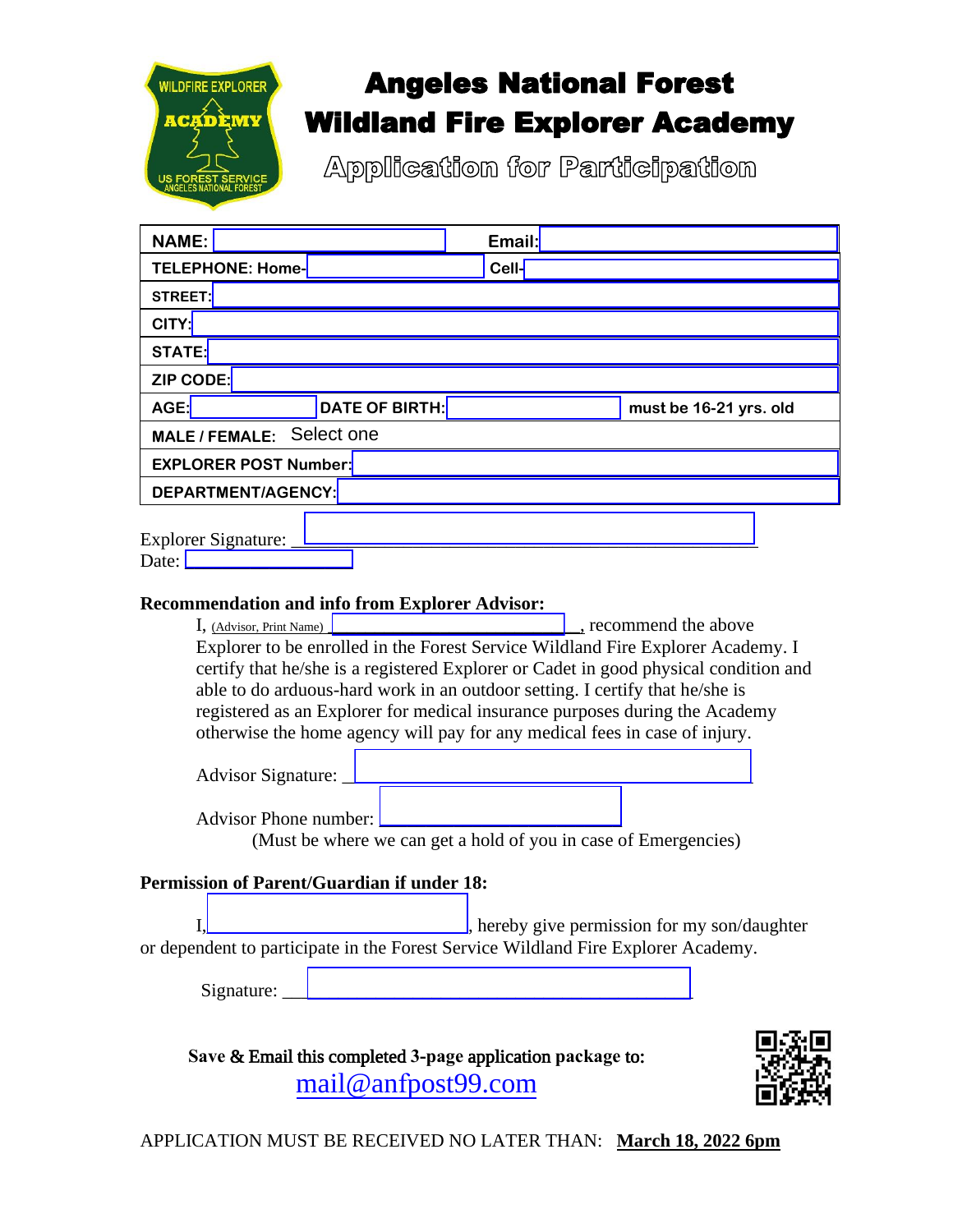## **ACADEMY CADET EMERGENCY NOTIFICATION FORM**

| Explorer: L<br>Agency:                                                                                                                         |
|------------------------------------------------------------------------------------------------------------------------------------------------|
| Advisor Name<br>Advisor phone#                                                                                                                 |
| In case of emergency, contact:                                                                                                                 |
| <b>First Contact</b><br>Name:                                                                                                                  |
| <b>Relationship:</b>                                                                                                                           |
| <b>Phone number:</b>                                                                                                                           |
| <b>Second Contact</b><br><b>Name:</b>                                                                                                          |
| <b>Relationship:</b>                                                                                                                           |
| <b>Phone number:</b>                                                                                                                           |
| Are you on any Medication? <u>Sexual</u> Yes or No<br>(check one)<br>Are you allergic to any Food or Medication?<br>Yes or $No$<br>(check one) |
| Please explain                                                                                                                                 |